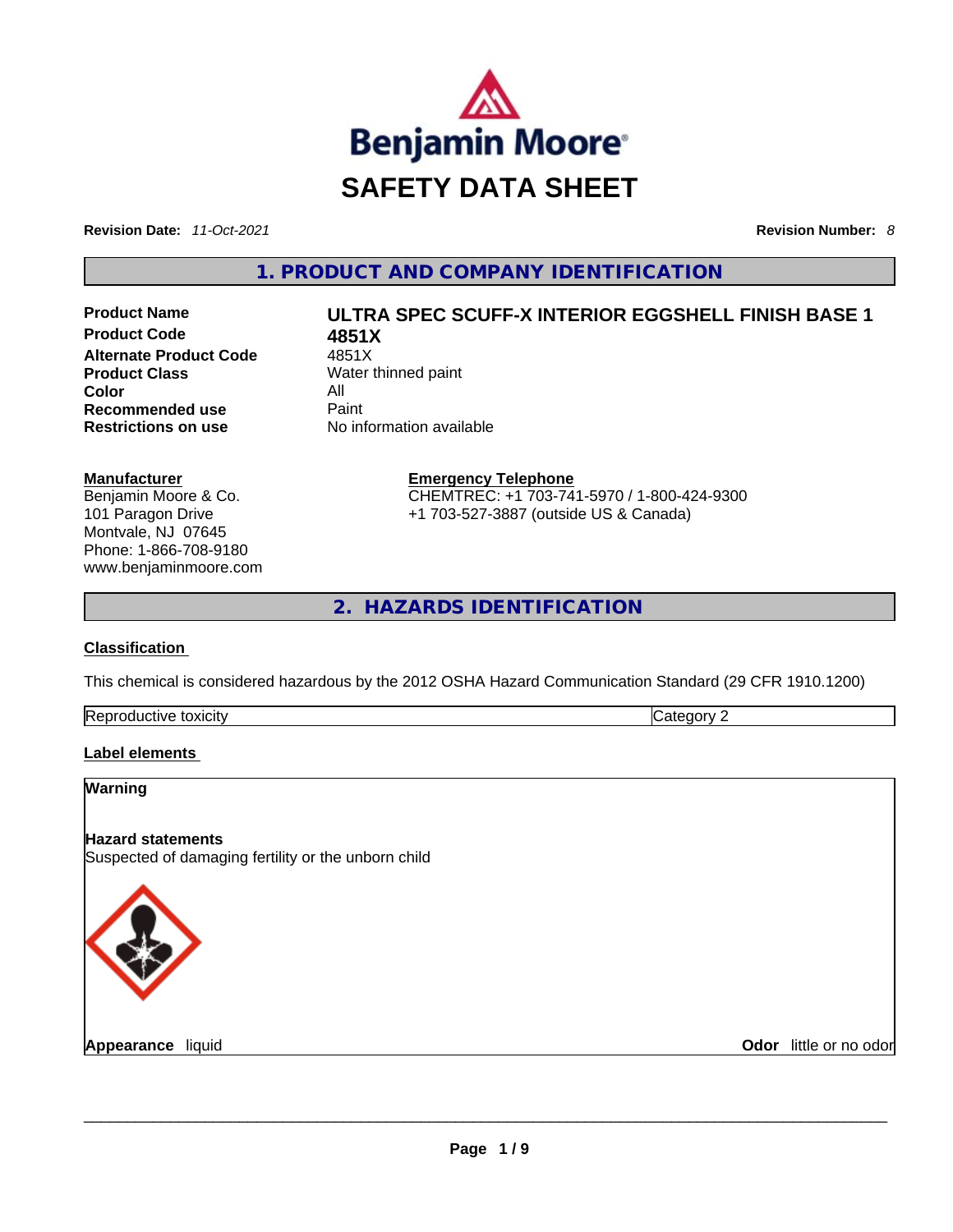# **Precautionary Statements - Prevention**

Obtain special instructions before use Do not handle until all safety precautions have been read and understood Use personal protective equipment as required

#### **Precautionary Statements - Response**

IF exposed or concerned: Get medical advice/attention

### **Precautionary Statements - Storage**

Store locked up

#### **Precautionary Statements - Disposal**

Dispose of contents/container to an approved waste disposal plant

# **Hazards not otherwise classified (HNOC)**

Not applicable

## **Other information**

No information available

 **WARNING:** This product contains isothiazolinone compounds at levels of <0.1%. These substances are biocides commonly found in most paints and a variety of personal care products as a preservative. Certain individuals may be sensitive or allergic to these substances, even at low levels.

# **3. COMPOSITION INFORMATION ON COMPONENTS**

| <b>Chemical name</b>                                                         | <b>CAS No.</b> | Weight-%    |
|------------------------------------------------------------------------------|----------------|-------------|
| Titanium dioxide                                                             | 13463-67-7     | $25 - 30$   |
| Propanoic acid, 2-methyl-, monoester with<br>2,2,4-trimethyl-1,3-pentanediol | 25265-77-4     | 1 - 5       |
| Silica amorphous                                                             | 7631-86-9      | l - 5       |
| Sodium C14-C16 olefin sulfonate                                              | 68439-57-6     | $0.1 - 0.5$ |
| Trimethylolpropane                                                           | 77-99-6        | $0.1 - 0.5$ |

|                       | 4. FIRST AID MEASURES                                                                                    |
|-----------------------|----------------------------------------------------------------------------------------------------------|
| <b>General Advice</b> | No hazards which require special first aid measures.                                                     |
| <b>Eye Contact</b>    | Rinse thoroughly with plenty of water for at least 15 minutes and consult a<br>physician.                |
| <b>Skin Contact</b>   | Wash off immediately with soap and plenty of water while removing all<br>contaminated clothes and shoes. |
| Inhalation            | Move to fresh air. If symptoms persist, call a physician.                                                |
| Ingestion             | Clean mouth with water and afterwards drink plenty of water. Consult a physician<br>if necessary.        |

**Most Important** None known. \_\_\_\_\_\_\_\_\_\_\_\_\_\_\_\_\_\_\_\_\_\_\_\_\_\_\_\_\_\_\_\_\_\_\_\_\_\_\_\_\_\_\_\_\_\_\_\_\_\_\_\_\_\_\_\_\_\_\_\_\_\_\_\_\_\_\_\_\_\_\_\_\_\_\_\_\_\_\_\_\_\_\_\_\_\_\_\_\_\_\_\_\_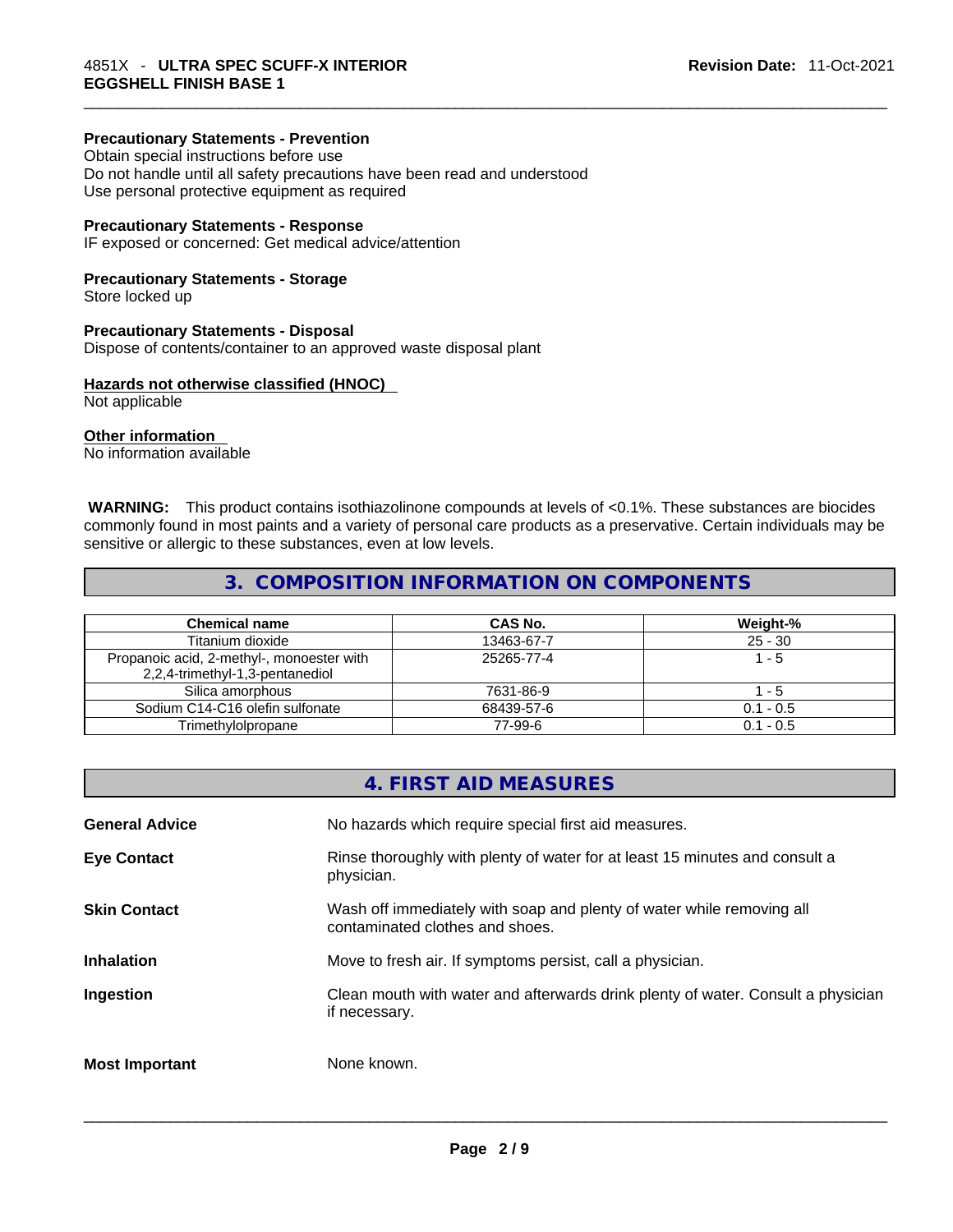# **Symptoms/Effects**

**Notes To Physician** Treat symptomatically.

**5. FIRE-FIGHTING MEASURES** 

| <b>Suitable Extinguishing Media</b>                                              | Use extinguishing measures that are appropriate to local<br>circumstances and the surrounding environment.                                   |
|----------------------------------------------------------------------------------|----------------------------------------------------------------------------------------------------------------------------------------------|
| Protective equipment and precautions for firefighters                            | As in any fire, wear self-contained breathing apparatus<br>pressure-demand, MSHA/NIOSH (approved or equivalent)<br>and full protective gear. |
| <b>Specific Hazards Arising From The Chemical</b>                                | Closed containers may rupture if exposed to fire or<br>extreme heat.                                                                         |
| <b>Sensitivity to mechanical impact</b>                                          | No.                                                                                                                                          |
| Sensitivity to static discharge                                                  | No                                                                                                                                           |
| <b>Flash Point Data</b><br>Flash point (°F)<br>Flash Point (°C)<br><b>Method</b> | Not applicable<br>Not applicable<br>Not applicable                                                                                           |
| <b>Flammability Limits In Air</b>                                                |                                                                                                                                              |
| Lower flammability limit:<br><b>Upper flammability limit:</b>                    | Not applicable<br>Not applicable                                                                                                             |
| Flammability: 0<br><b>NFPA</b><br>Health: 2                                      | Instability: 0<br><b>Special: Not Applicable</b>                                                                                             |
| <b>NFPA Legend</b><br>0 - Not Hazardous<br>1 - Slightly<br>2 - Moderate          |                                                                                                                                              |

- 3 High
- 4 Severe

*The ratings assigned are only suggested ratings, the contractor/employer has ultimate responsibilities for NFPA ratings where this system is used.* 

*Additional information regarding the NFPA rating system is available from the National Fire Protection Agency (NFPA) at www.nfpa.org.* 

# **6. ACCIDENTAL RELEASE MEASURES**

| <b>Personal Precautions</b>      | Avoid contact with skin, eyes and clothing. Ensure adequate ventilation.                             |
|----------------------------------|------------------------------------------------------------------------------------------------------|
| <b>Other Information</b>         | Prevent further leakage or spillage if safe to do so.                                                |
| <b>Environmental precautions</b> | See Section 12 for additional Ecological Information.                                                |
| <b>Methods for Cleaning Up</b>   | Soak up with inert absorbent material. Sweep up and shovel into suitable<br>containers for disposal. |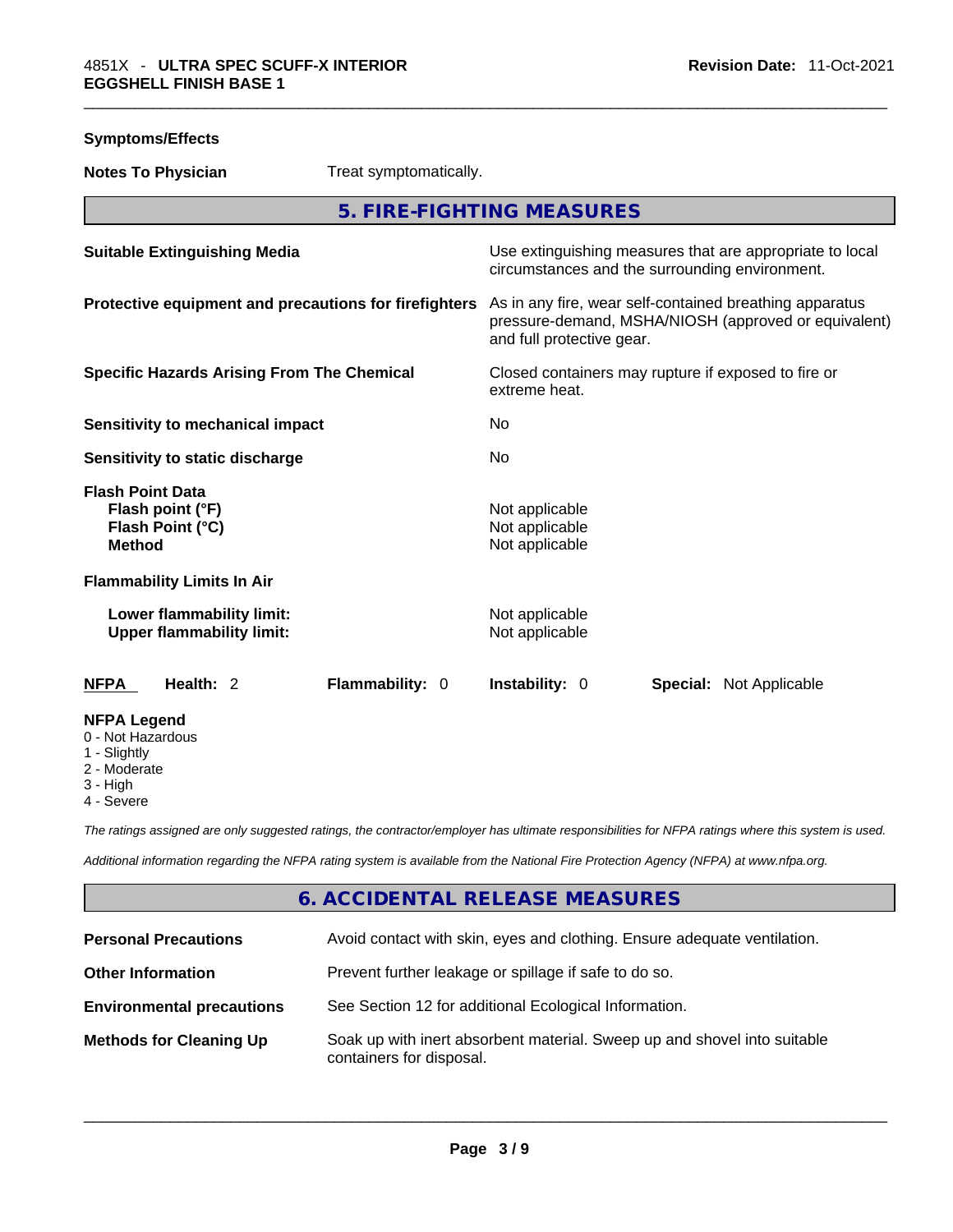| 7. HANDLING AND STORAGE                                                                                                                                                          |
|----------------------------------------------------------------------------------------------------------------------------------------------------------------------------------|
| Avoid contact with skin, eyes and clothing. Avoid breathing vapors, spray mists or<br>sanding dust. In case of insufficient ventilation, wear suitable respiratory<br>equipment. |
| Keep container tightly closed. Keep out of the reach of children.                                                                                                                |
| No information available                                                                                                                                                         |
|                                                                                                                                                                                  |

# **8. EXPOSURE CONTROLS/PERSONAL PROTECTION**

#### **Exposure Limits**

| <b>Chemical name</b> | <b>ACGIH TLV</b>         | <b>OSHA PEL</b>               |
|----------------------|--------------------------|-------------------------------|
| Titanium dioxide     | TWA: $10 \text{ ma/m}^3$ | · TWA<br>15 ma/m $^{\rm 3}$ . |
| Silica amorphous     | N/E                      | TWA<br>20 mppcf               |

#### **Legend**

ACGIH - American Conference of Governmental Industrial Hygienists Exposure Limits OSHA - Occupational Safety & Health Administration Exposure Limits N/E - Not Established

| <b>Engineering Measures</b>                                                                                                   | Ensure adequate ventilation, especially in confined areas.                                                                                                  |  |
|-------------------------------------------------------------------------------------------------------------------------------|-------------------------------------------------------------------------------------------------------------------------------------------------------------|--|
| <b>Personal Protective Equipment</b><br><b>Eye/Face Protection</b><br><b>Skin Protection</b><br><b>Respiratory Protection</b> | Safety glasses with side-shields.<br>Protective gloves and impervious clothing.<br>In case of insufficient ventilation wear suitable respiratory equipment. |  |
| <b>Hygiene Measures</b>                                                                                                       | Avoid contact with skin, eyes and clothing. Remove and wash contaminated                                                                                    |  |

clothing before re-use. Wash thoroughly after handling.

**9. PHYSICAL AND CHEMICAL PROPERTIES** 

| Appearance              | liquid                   |
|-------------------------|--------------------------|
| <b>Odor</b>             | little or no odor        |
| <b>Odor Threshold</b>   | No information available |
| Density (Ibs/gal)       | $10.5 - 10.9$            |
| <b>Specific Gravity</b> | $1.26 - 1.30$            |
| рH                      | No information available |
| <b>Viscosity (cps)</b>  | No information available |
| Solubility(ies)         | No information available |
| <b>Water solubility</b> | No information available |
| <b>Evaporation Rate</b> | No information available |
| Vapor pressure          | No information available |
| Vapor density           | No information available |
| Wt. % Solids            | 45 - 55                  |
| Vol. % Solids           | $35 - 45$                |
| Wt. % Volatiles         | 45 - 55                  |
| Vol. % Volatiles        | $55 - 65$                |
|                         |                          |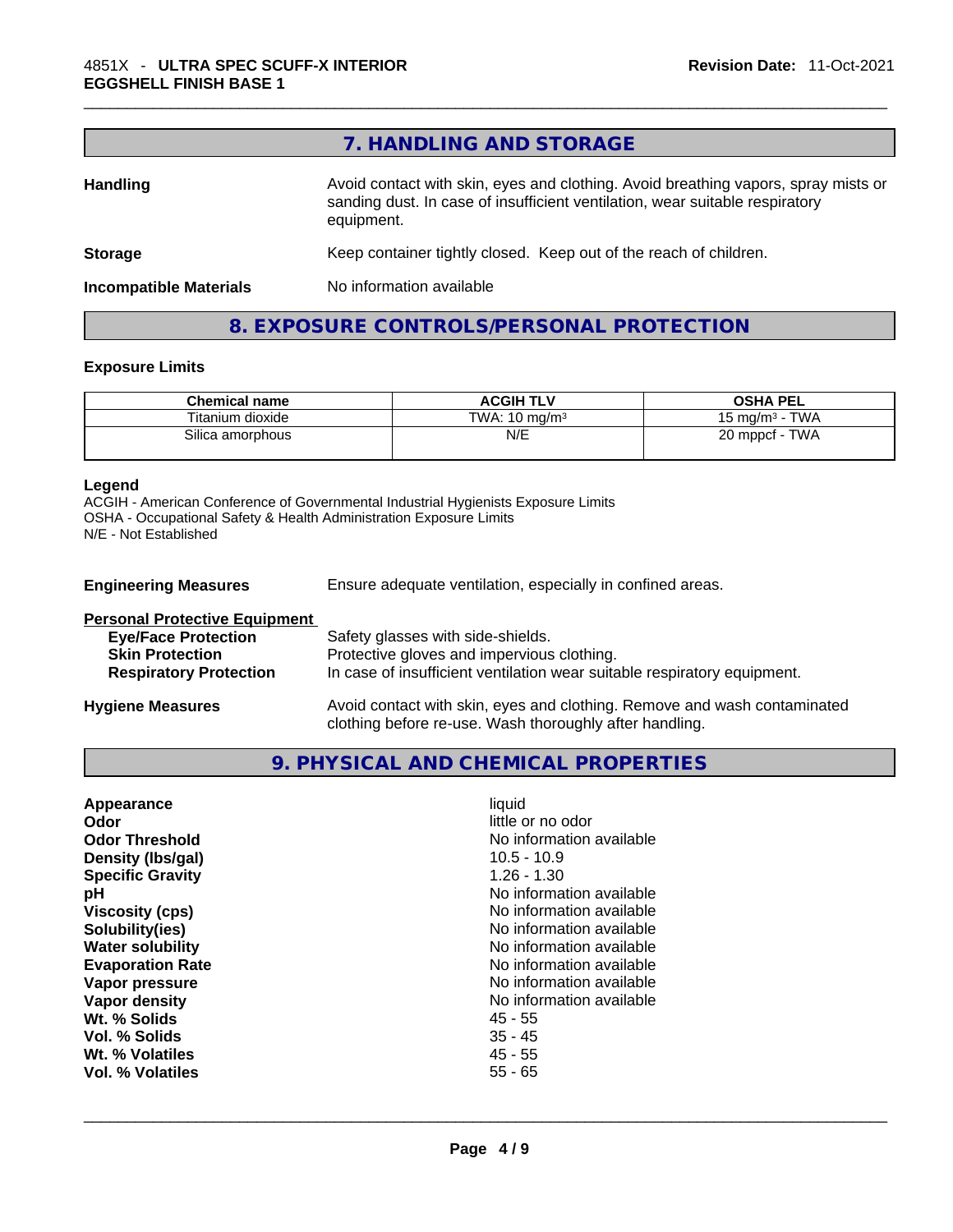| VOC Regulatory Limit (g/L)           | < 100                    |
|--------------------------------------|--------------------------|
| <b>Boiling Point (°F)</b>            | 212                      |
| <b>Boiling Point (°C)</b>            | 100                      |
| Freezing point (°F)                  | 32                       |
| <b>Freezing Point (°C)</b>           | 0                        |
| Flash point (°F)                     | Not applicable           |
| Flash Point (°C)                     | Not applicable           |
| Method                               | Not applicable           |
| Flammability (solid, gas)            | Not applicable           |
| <b>Upper flammability limit:</b>     | Not applicable           |
| Lower flammability limit:            | Not applicable           |
| <b>Autoignition Temperature (°F)</b> | No information available |
| <b>Autoignition Temperature (°C)</b> | No information available |
| Decomposition Temperature (°F)       | No information available |
| Decomposition Temperature (°C)       | No information available |
| <b>Partition coefficient</b>         | No information available |
|                                      |                          |

# **10. STABILITY AND REACTIVITY**

**Common** 

**Hazardous Decomposition Products** None under normal use.

**Reactivity Not Applicable Not Applicable** 

**Chemical Stability** Stable under normal conditions.

**Conditions to avoid Prevent from freezing.** 

**Incompatible Materials Incompatible Materials Materials No materials to be especially mentioned.** 

**Possibility of hazardous reactions** None under normal conditions of use.

|                                          | 11. TOXICOLOGICAL INFORMATION                                                                                                                   |
|------------------------------------------|-------------------------------------------------------------------------------------------------------------------------------------------------|
| <b>Product Information</b>               |                                                                                                                                                 |
| Information on likely routes of exposure |                                                                                                                                                 |
|                                          | <b>Principal Routes of Exposure</b> Eye contact, skin contact and inhalation.                                                                   |
| <b>Acute Toxicity</b>                    |                                                                                                                                                 |
| <b>Product Information</b>               | No information available                                                                                                                        |
|                                          | Symptoms related to the physical, chemical and toxicological characteristics                                                                    |
| <b>Symptoms</b>                          | No information available                                                                                                                        |
|                                          | Delayed and immediate effects as well as chronic effects from short and long-term exposure                                                      |
| Eye contact<br>Skin contact              | May cause slight irritation.<br>Substance may cause slight skin irritation. Prolonged or repeated contact may dry<br>skin and cause irritation. |
|                                          |                                                                                                                                                 |
|                                          |                                                                                                                                                 |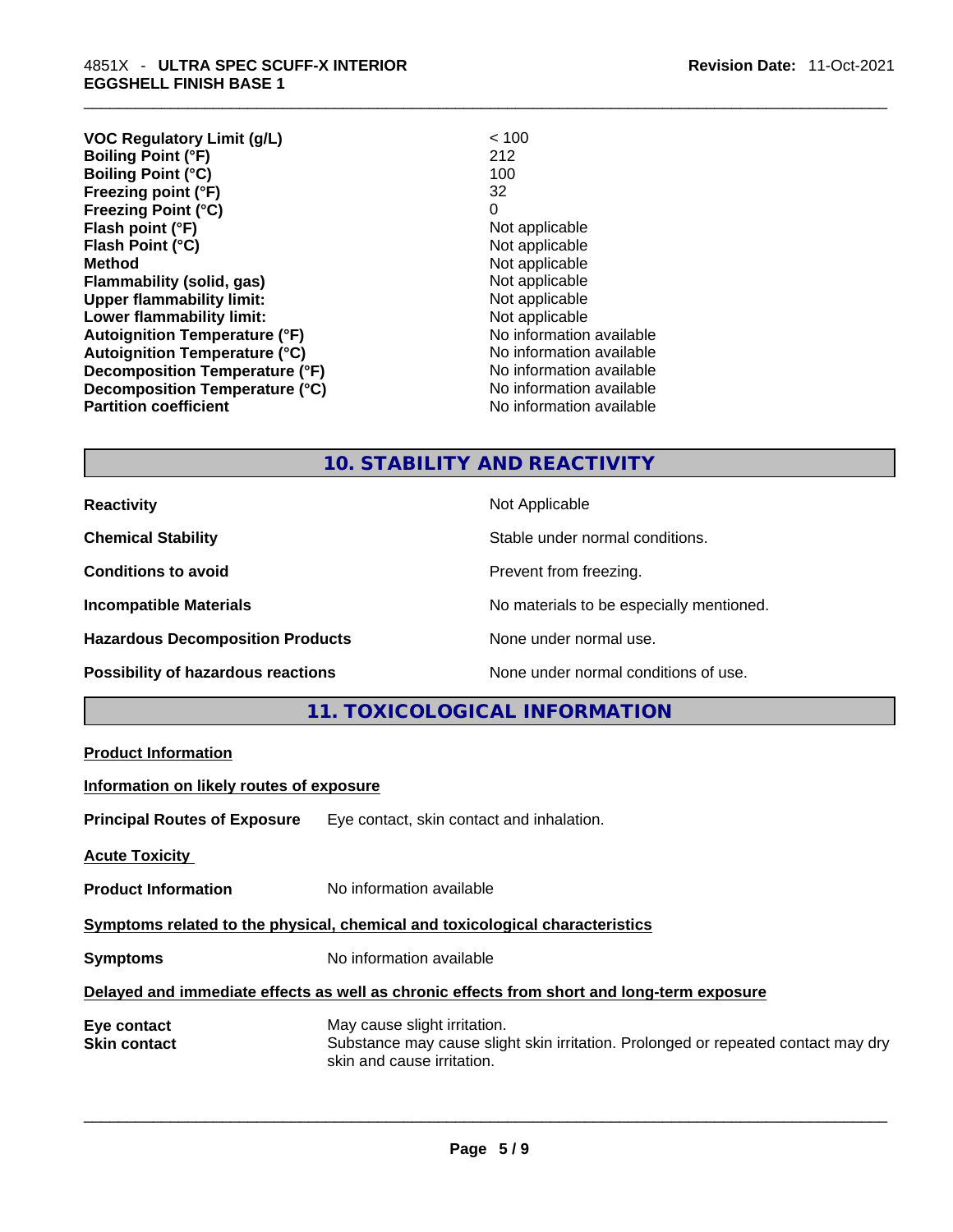| <b>Inhalation</b>               | May cause irritation of respiratory tract.                                      |
|---------------------------------|---------------------------------------------------------------------------------|
| Ingestion                       | Ingestion may cause gastrointestinal irritation, nausea, vomiting and diarrhea. |
| <b>Sensitization</b>            | No information available                                                        |
| <b>Neurological Effects</b>     | No information available.                                                       |
| <b>Mutagenic Effects</b>        | No information available.                                                       |
| <b>Reproductive Effects</b>     | Possible risk of impaired fertility. Possible risk of harm to the unborn child. |
| <b>Developmental Effects</b>    | No information available.                                                       |
| Target organ effects            | No information available.                                                       |
| <b>STOT - single exposure</b>   | No information available.                                                       |
| <b>STOT - repeated exposure</b> | No information available.                                                       |
| Other adverse effects           | No information available.                                                       |
| <b>Aspiration Hazard</b>        | No information available                                                        |

#### **Numerical measures of toxicity**

#### **The following values are calculated based on chapter 3.1 of the GHS document**

| <b>ATEmix (oral)</b>   | 30037 mg/kg  |
|------------------------|--------------|
| <b>ATEmix (dermal)</b> | 132160 mg/kg |

#### **Component Information**

| Chemical name                                                                                 | Oral LD50                                      | Dermal LD50             | <b>Inhalation LC50</b>  |
|-----------------------------------------------------------------------------------------------|------------------------------------------------|-------------------------|-------------------------|
| Titanium dioxide<br>13463-67-7                                                                | $> 10000$ mg/kg (Rat)                          |                         |                         |
| Propanoic acid, 2-methyl-,<br>monoester with<br>2,2,4-trimethyl-1,3-pentanediol<br>25265-77-4 | $= 3200$ mg/kg (Rat)                           | $> 15200$ mg/kg (Rat)   |                         |
| Silica amorphous<br>7631-86-9                                                                 | $= 7900$ mg/kg (Rat)                           | $>$ 2000 mg/kg (Rabbit) | $> 2.2$ mg/L (Rat) 1 h  |
| Sodium C14-C16 olefin sulfonate<br>68439-57-6                                                 | $= 2220$ mg/kg (Rat)                           | $> 740$ mg/kg (Rabbit)  |                         |
| Trimethylolpropane<br>77-99-6                                                                 | $= 14100$ mg/kg (Rat)<br>$= 14000$ mg/kg (Rat) |                         | $> 0.29$ mg/L (Rat) 4 h |

#### **Chronic Toxicity**

#### **Carcinogenicity**

*The information below indicates whether each agency has listed any ingredient as a carcinogen:.* 

| <b>Chemical name</b> | IARC                 | <b>NTP</b> | OSHA   |
|----------------------|----------------------|------------|--------|
|                      | 2B<br>Possible Human |            | ∟isted |
| Titanium<br>dioxide  | Carcinoɑen           |            |        |

• Although IARC has classified titanium dioxide as possibly carcinogenic to humans (2B), their summary concludes: "No significant exposure to titanium dioxide is thought to occur during the use of products in which titanium dioxide is bound to other materials, such as paint."

#### **Legend**

IARC - International Agency for Research on Cancer NTP - National Toxicity Program OSHA - Occupational Safety & Health Administration

# **12. ECOLOGICAL INFORMATION**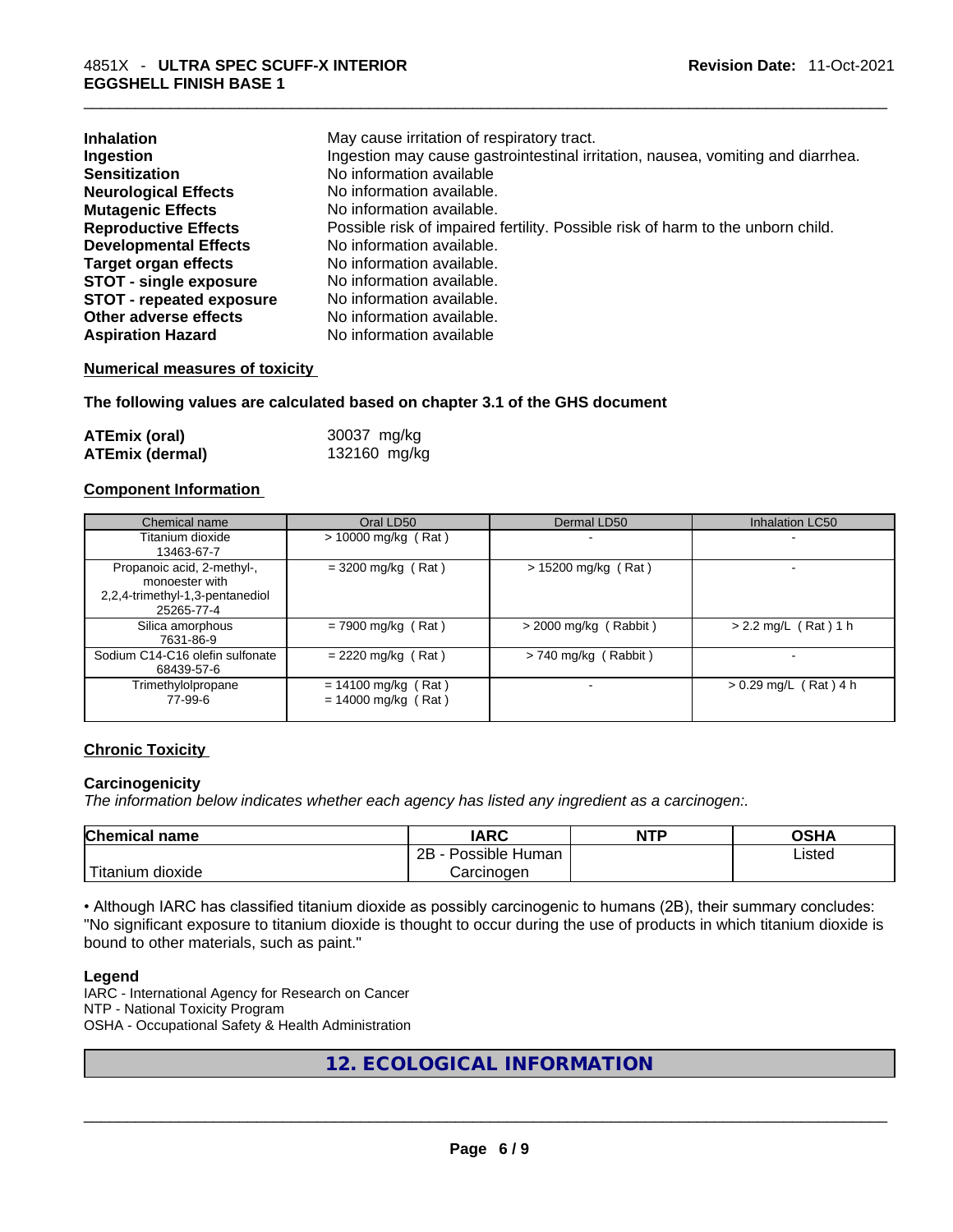# **Ecotoxicity Effects**

The environmental impact of this product has not been fully investigated.

# **Product Information**

# **Acute Toxicity to Fish**

No information available

# **Acute Toxicity to Aquatic Invertebrates**

No information available

#### **Acute Toxicity to Aquatic Plants**

No information available

# **Persistence / Degradability**

No information available.

# **Bioaccumulation**

There is no data for this product.

# **Mobility in Environmental Media**

No information available.

#### **Ozone**

No information available

# **Component Information**

#### **Acute Toxicity to Fish**

Titanium dioxide  $LC50:$  > 1000 mg/L (Fathead Minnow - 96 hr.)

## **Acute Toxicity to Aquatic Invertebrates**

No information available

**Acute Toxicity to Aquatic Plants** No information available

|                              | 13. DISPOSAL CONSIDERATIONS                                                                                                                                                                                               |
|------------------------------|---------------------------------------------------------------------------------------------------------------------------------------------------------------------------------------------------------------------------|
| <b>Waste Disposal Method</b> | Dispose of in accordance with federal, state, and local regulations. Local<br>requirements may vary, consult your sanitation department or state-designated<br>environmental protection agency for more disposal options. |
|                              | 14. TRANSPORT INFORMATION                                                                                                                                                                                                 |
| <b>DOT</b>                   | Not regulated                                                                                                                                                                                                             |
|                              |                                                                                                                                                                                                                           |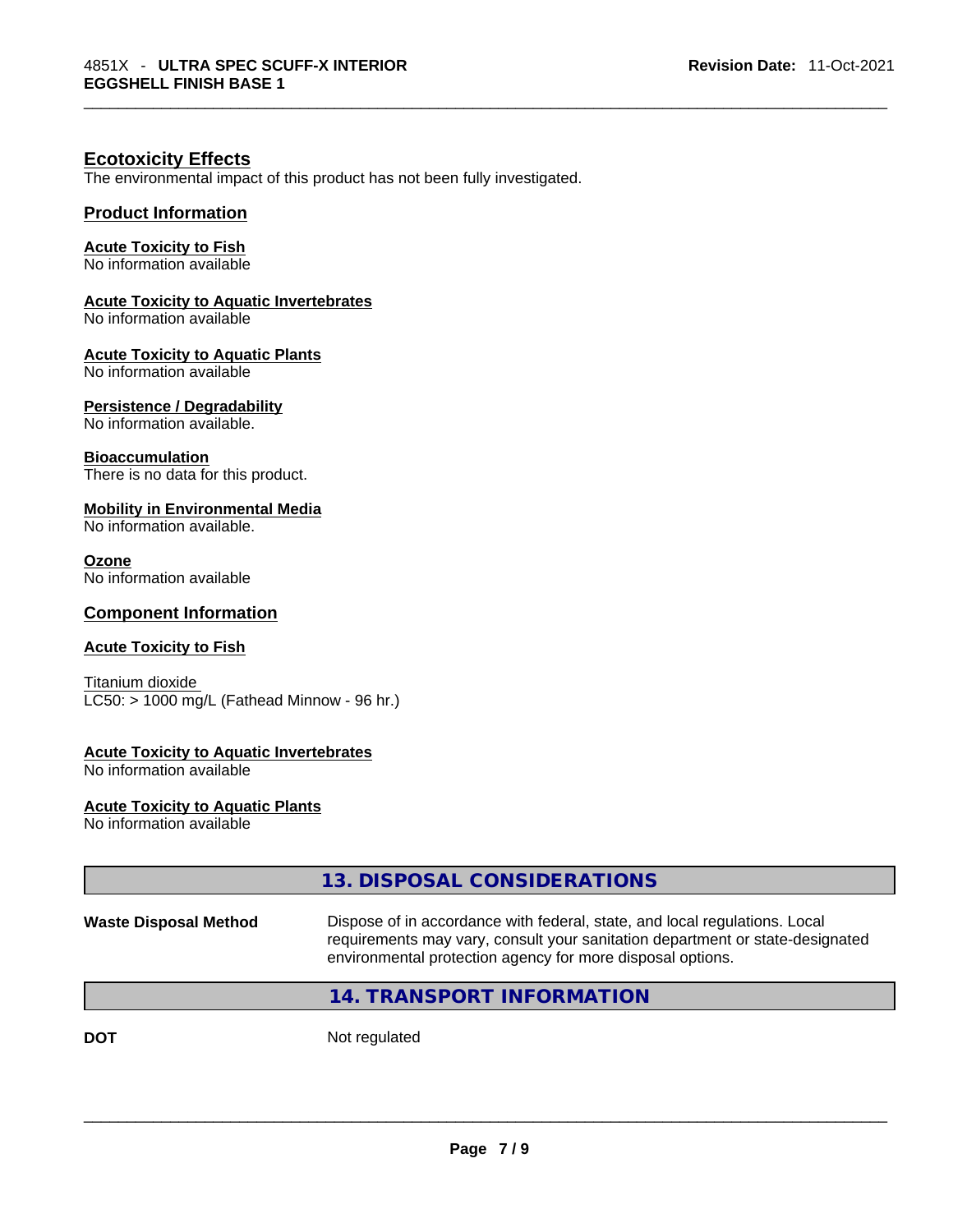# **IMDG / IMO** Not regulated

**15. REGULATORY INFORMATION** 

# **International Inventories**

| <b>TSCA: United States</b> | Yes - All components are listed or exempt. |
|----------------------------|--------------------------------------------|
| <b>DSL: Canada</b>         | No - Not all of the components are listed. |
|                            | One or more component is listed on NDSL.   |

# **Federal Regulations**

#### **SARA 311/312 hazardous categorization**

| Acute health hazard               | Nο  |
|-----------------------------------|-----|
| Chronic Health Hazard             | Yes |
| Fire hazard                       | Nο  |
| Sudden release of pressure hazard | Nο  |
| Reactive Hazard                   | Nο  |

#### **SARA 313**

Section 313 of Title III of the Superfund Amendments and Reauthorization Act of 1986 (SARA). This product contains a chemical or chemicals which are subject to the reporting requirements of the Act and Title 40 of the Code of Federal Regulations, Part 372:

*None*

**Clean Air Act,Section 112 Hazardous Air Pollutants (HAPs) (see 40 CFR 61)** This product contains the following HAPs:

*None*

# **US State Regulations**

#### **California Proposition 65**

**A** WARNING: Cancer and Reproductive Harm– www.P65warnings.ca.gov

#### **State Right-to-Know**

| <b>Chemical</b><br>name | <b>Massachusetts</b> | <b>Jersev</b><br><b>Nev</b> | Pennsylvania |
|-------------------------|----------------------|-----------------------------|--------------|
| <br>itanium<br>dioxide  |                      |                             |              |
| Silica<br>amorphous     |                      |                             |              |

#### **Legend** X - Listed